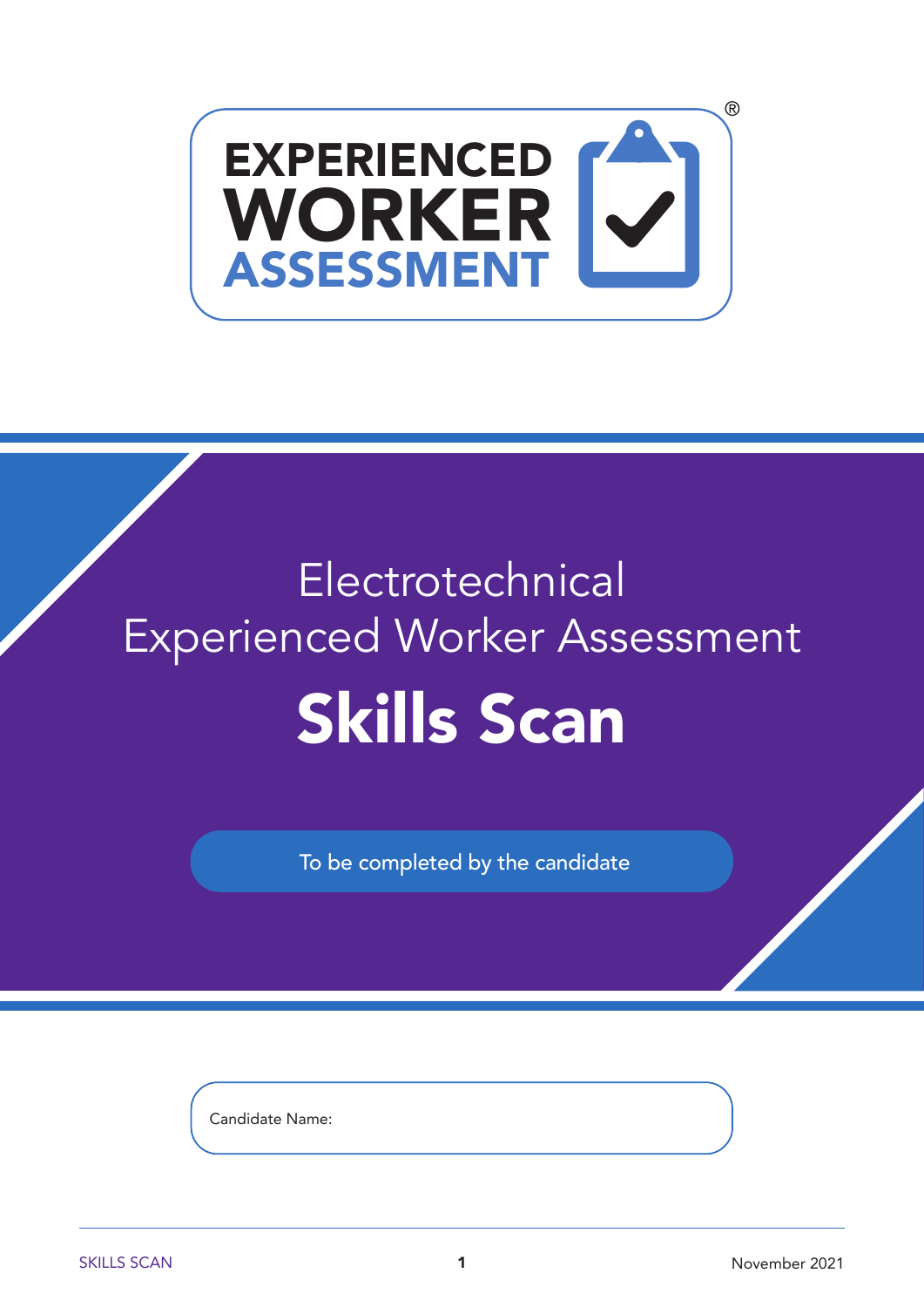### Introduction

This self-assessment Skills Scan is designed to help you decide whether the Experienced Worker Assessment (EWA) is right for you.

The EWA mirrors the content of the Level 3 Electrotechnical Apprenticeship Standard and is designed for practising electricians with typically 5 years' experience working in the industry, not including time spent in education or training.

# Completing this Document

To pass the EWA you will need to demonstrate breadth and depth of knowledge and practical skills, covering all the areas listed in this Skills Scan. Be honest with yourself when completing it - if you cannot confidently tick "Adequate" as a minimum for every statement in terms of both Knowledge and Practical Experience, it's highly unlikely that you will be able to provide the evidence required to pass the EWA.

### Understanding my Results

#### I'VE TICKED ADEQUATE IN ALL, OR NEARLY ALL, OF THE BOXES:

- This suggests the EWA is right for you.
- Think about the boxes where you can't tick Adequate if the gaps are around Knowledge, you may be able to do some self-study or training to top up. If the gap is in terms of Practical Experience, think about whether there are options within your current role to cover these areas.
- You should now complete the Candidate Background form available from the TESP website and choose a training provider - see www.the-esp.org.uk/ewa for more details.
- It's important that you give a copy of the Skills Scan to the training provider. They will need to discuss it with you so that they can agree the level of support you will require in order to complete the EWA - the cost of the EWA will vary according to the support required.
- They will also review any existing qualifications you hold which could count towards the EWA qualification.

#### I SEEM TO HAVE QUITE A FEW GAPS AROUND KNOWLEDGE:

- You might need to undertake some further training or study in order to fill these.
- If you're not sure what would be required, talk to a training provider.
- Make sure that any recommended training or qualifications can be recognised as meeting the EWA requirements. A list of accepted qualifications is contained within the Skills Scan.
- If the Knowledge gaps are significant, and you also need additional practical experience which is likely to take at least 12 months to obtain, you should consider enrolling on an apprenticeship. There are no age restrictions and any training and the cost of the end assessment will be funded. You can find more details at www.electricalcareers.co.uk/ewa-info.

#### I SEEM TO HAVE QUITE A FEW GAPS AROUND PRACTICAL EXPERIENCE:

- If it's likely to take at least 12 months to obtain sufficient practical experience, you should consider enrolling on an apprenticeship. There are no age restrictions and any training and the cost of the end assessment will be funded. You can find more details at www.electricalcareers.co.uk/ewa-info.
- If you don't meet the requirements for an apprenticeship, think about whether it's possible to gain the experience by taking on different tasks within your work.
- If you're employed, talk to your employer about possible options. If you're self-employed, consider whether it's possible to broaden the work you undertake to fill the gaps.

#### Next Steps

Once you've completed the Skills Scan, save the document - if you wish to register on the EWA you will need it for the discussion with a training provider. If the EWA isn't the right route for you, it provides a useful record of the gaps you will need to fill if you intend to take the EWA in the future.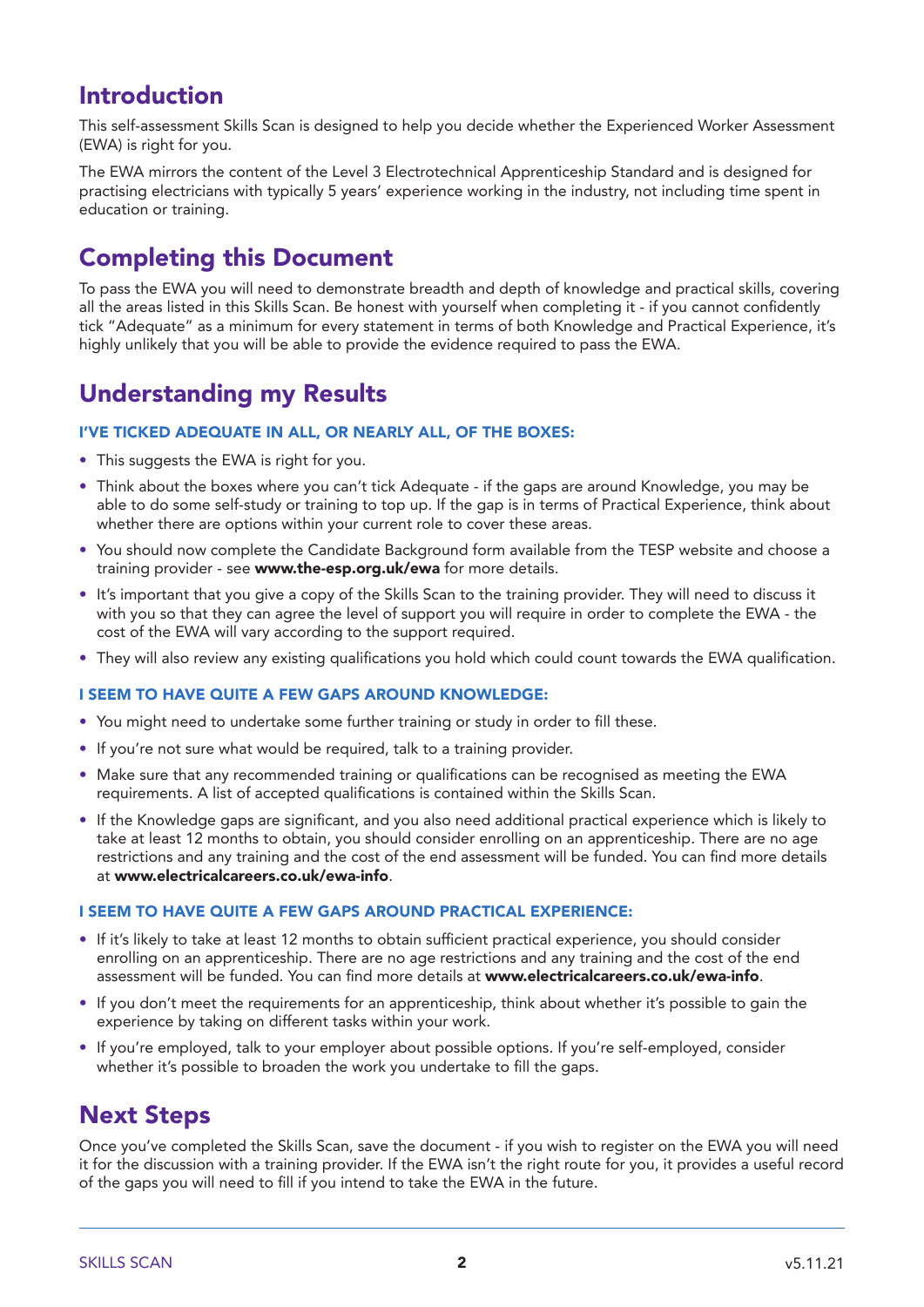# Safe Isolation and Risk Assessment

To demonstrate occupational competence, you will be expected to:

|                                                                                      | For each item please tick one box in the Knowledge section and one box in the Experience section<br><b>KNOWLEDGE</b> |  |                    |        | <b>EXPERIENCE</b> |          |                  |        |
|--------------------------------------------------------------------------------------|----------------------------------------------------------------------------------------------------------------------|--|--------------------|--------|-------------------|----------|------------------|--------|
|                                                                                      | Limited                                                                                                              |  | Adequate Extensive | Unsure | Limited           | Adequate | <b>Extensive</b> | Unsure |
| Carry out and document an<br>assessment of risk                                      |                                                                                                                      |  |                    |        |                   |          |                  |        |
| Carry out safe isolation in the correct<br>sequence on a single-phase circuit        |                                                                                                                      |  |                    |        |                   |          |                  |        |
| Carry out safe isolation in the correct<br>sequence on a three-phase circuit         |                                                                                                                      |  |                    |        |                   |          |                  |        |
| Carry out safe isolation in the<br>correct sequence on a three-phase<br>installation |                                                                                                                      |  |                    |        |                   |          |                  |        |

### Installation

This section has areas where you will need to demonstrate occupational competence in accordance with statutory and non-statutory regulations and approved industry working practices.

|                                                         | <b>KNOWLEDGE</b> |  |                    |        | For each item please tick one box in the Knowledge section and one box in the Experience section<br><b>EXPERIENCE</b> |  |                    |        |
|---------------------------------------------------------|------------------|--|--------------------|--------|-----------------------------------------------------------------------------------------------------------------------|--|--------------------|--------|
|                                                         | Limited          |  | Adequate Extensive | Unsure | Limited                                                                                                               |  | Adequate Extensive | Unsure |
| Interpretation of specifications<br>and technical data  |                  |  |                    |        |                                                                                                                       |  |                    |        |
| Selection of protective<br>devices                      |                  |  |                    |        |                                                                                                                       |  |                    |        |
| Install protective equipotential<br>bonding             |                  |  |                    |        |                                                                                                                       |  |                    |        |
| Install and terminate PVC<br>singles cable              |                  |  |                    |        |                                                                                                                       |  |                    |        |
| Install and terminate PVC/PVC<br>multi-core & cpc cable |                  |  |                    |        |                                                                                                                       |  |                    |        |
| Install and terminate SY<br>multi-flex cable            |                  |  |                    |        |                                                                                                                       |  |                    |        |
| Install and terminate<br>heat-resistant flex            |                  |  |                    |        |                                                                                                                       |  |                    |        |
| Install and terminate<br><b>XLPE SWA</b>                |                  |  |                    |        |                                                                                                                       |  |                    |        |
| Install and terminate<br>data-cable                     |                  |  |                    |        |                                                                                                                       |  |                    |        |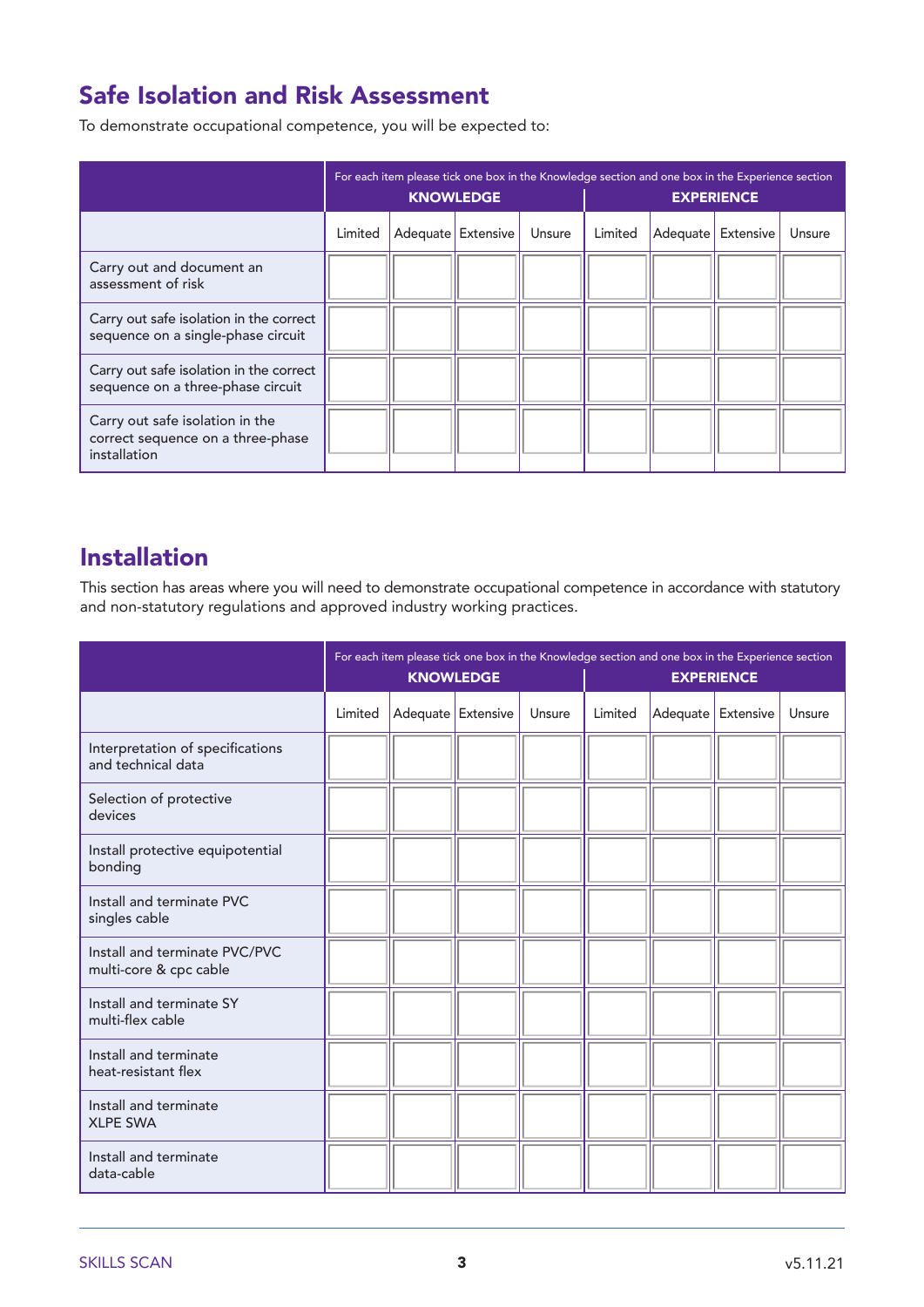# Installation - continued

|                                                                                                                                                                                     | For each item please tick one box in the Knowledge section and one box in the Experience section<br><b>KNOWLEDGE</b><br><b>EXPERIENCE</b> |  |                      |        |         |                      |  |        |
|-------------------------------------------------------------------------------------------------------------------------------------------------------------------------------------|-------------------------------------------------------------------------------------------------------------------------------------------|--|----------------------|--------|---------|----------------------|--|--------|
|                                                                                                                                                                                     | Limited                                                                                                                                   |  | Adequate   Extensive | Unsure | Limited | Adequate   Extensive |  | Unsure |
| Install and terminate FP200 type<br>cable                                                                                                                                           |                                                                                                                                           |  |                      |        |         |                      |  |        |
| Forming and install 20mm metal<br>conduit                                                                                                                                           |                                                                                                                                           |  |                      |        |         |                      |  |        |
| Forming and install 20mm PVC<br>conduit                                                                                                                                             |                                                                                                                                           |  |                      |        |         |                      |  |        |
| Installation of at least three other<br>wiring systems e.g. cable tray,<br>trunking, cable ladder, cable basket,<br>modular wiring, or busbar systems                               |                                                                                                                                           |  |                      |        |         |                      |  |        |
| Install protective devices in a<br>TP&N distribution board                                                                                                                          |                                                                                                                                           |  |                      |        |         |                      |  |        |
| Install a two-way and intermediate<br>lighting circuit in PVC/PVC<br>multi-core cable                                                                                               |                                                                                                                                           |  |                      |        |         |                      |  |        |
| Install a BS 1363 13A socket outlet<br>ring circuit in PVC singles cable                                                                                                            |                                                                                                                                           |  |                      |        |         |                      |  |        |
| Install a carbon monoxide detector<br>safety service circuit in FP200<br>type cable                                                                                                 |                                                                                                                                           |  |                      |        |         |                      |  |        |
| Install data outlets circuit in Cat. 5<br>cable                                                                                                                                     |                                                                                                                                           |  |                      |        |         |                      |  |        |
| Install a BS EN 60309 16A T P & N<br>socket outlet in XLPE SWA cable                                                                                                                |                                                                                                                                           |  |                      |        |         |                      |  |        |
| Install protective equipotential<br>bonding to gas and water services                                                                                                               |                                                                                                                                           |  |                      |        |         |                      |  |        |
| Connect a 3-phase direct on line<br>motor circuit in SY cable                                                                                                                       |                                                                                                                                           |  |                      |        |         |                      |  |        |
| Install an S Plan central heating<br>and hot water system with a solar<br>thermal sustainable energy<br>element utilising heat resistant<br>flexible cable and PVC singles<br>cable |                                                                                                                                           |  |                      |        |         |                      |  |        |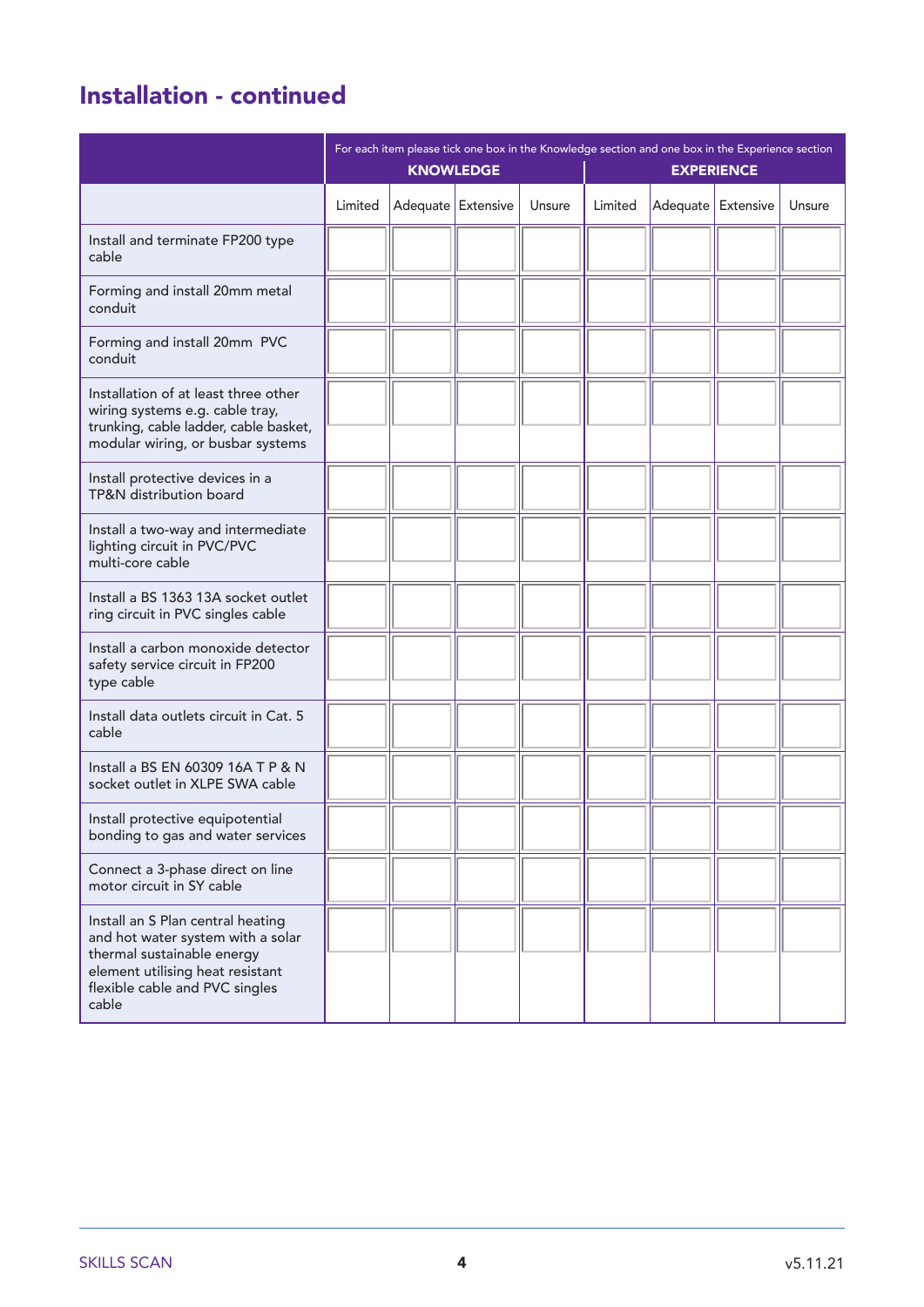# Inspection and Testing

In this area you will be expected to follow practices and procedures that take into account electrically sensitive equipment. To demonstrate occupational competence, you will be expected to:

|                                                                                                                                                                                 | For each item please tick one box in the Knowledge section and one box in the Experience section<br><b>KNOWLEDGE</b><br><b>EXPERIENCE</b> |                      |  |        |         |                      |  |        |
|---------------------------------------------------------------------------------------------------------------------------------------------------------------------------------|-------------------------------------------------------------------------------------------------------------------------------------------|----------------------|--|--------|---------|----------------------|--|--------|
|                                                                                                                                                                                 | Limited                                                                                                                                   | Adequate   Extensive |  | Unsure | Limited | Adequate   Extensive |  | Unsure |
| Undertake an assessment of risk<br>and work according to best practice<br>as required by Health and Safety<br>legislation                                                       |                                                                                                                                           |                      |  |        |         |                      |  |        |
| Ensure the installation is correctly<br>isolated before commencing the<br>inspection and test activity                                                                          |                                                                                                                                           |                      |  |        |         |                      |  |        |
| Carry out a visual inspection of the<br>installation in accordance with<br>BS 7671 and IET Guidance Note 3                                                                      |                                                                                                                                           |                      |  |        |         |                      |  |        |
| Complete the following tests on<br>the installation in accordance with<br>BS 7671 and IET Guidance Note 3:                                                                      |                                                                                                                                           |                      |  |        |         |                      |  |        |
| Continuity of protective<br>$\mathbf{1}$<br>conductors                                                                                                                          |                                                                                                                                           |                      |  |        |         |                      |  |        |
| 2 Continuity of ring final circuit<br>conductors                                                                                                                                |                                                                                                                                           |                      |  |        |         |                      |  |        |
| Insulation resistance<br>3                                                                                                                                                      |                                                                                                                                           |                      |  |        |         |                      |  |        |
| Polarity<br>4                                                                                                                                                                   |                                                                                                                                           |                      |  |        |         |                      |  |        |
| Earth fault-loop impedance (EFLI)<br>5                                                                                                                                          |                                                                                                                                           |                      |  |        |         |                      |  |        |
| Prospective fault current (PFC)<br>6                                                                                                                                            |                                                                                                                                           |                      |  |        |         |                      |  |        |
| 7<br>Check for phase sequence and<br>phase rotation                                                                                                                             |                                                                                                                                           |                      |  |        |         |                      |  |        |
| Functional testing<br>8                                                                                                                                                         |                                                                                                                                           |                      |  |        |         |                      |  |        |
| Verify that the test results obtained<br>conform to the values required by<br>BS 7671 and IET Guidance Note 3                                                                   |                                                                                                                                           |                      |  |        |         |                      |  |        |
| Complete an electrical installation<br>certificate, schedule of inspections<br>and schedule of test results using<br>the model forms as illustrated in<br>Appendix 6 of BS 7671 |                                                                                                                                           |                      |  |        |         |                      |  |        |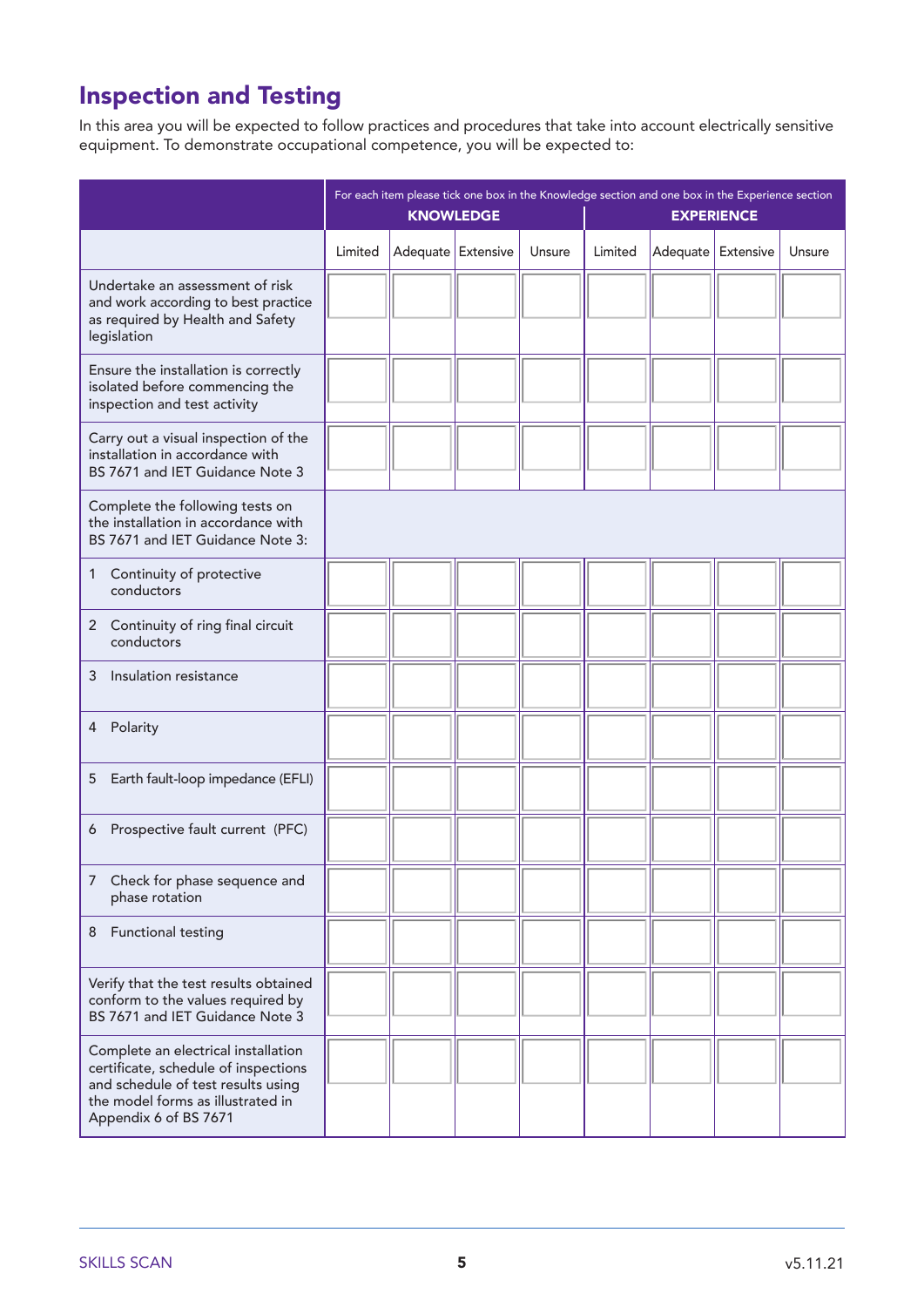# Fault Diagnosis and Rectification

|                                                                                                                           | <b>KNOWLEDGE</b> |  |                    |        | For each item please tick one box in the Knowledge section and one box in the Experience section<br><b>EXPERIENCE</b> |          |                  |        |
|---------------------------------------------------------------------------------------------------------------------------|------------------|--|--------------------|--------|-----------------------------------------------------------------------------------------------------------------------|----------|------------------|--------|
|                                                                                                                           | Limited          |  | Adequate Extensive | Unsure | Limited                                                                                                               | Adequate | <b>Extensive</b> | Unsure |
| Undertake an assessment of risk<br>and work according to best practice<br>as required by Health and Safety<br>legislation |                  |  |                    |        |                                                                                                                       |          |                  |        |
| Correctly identify and use tools,<br>equipment and test instruments<br>that are fit for purpose                           |                  |  |                    |        |                                                                                                                       |          |                  |        |
| Carry out checks and preparations<br>that must be completed prior to<br>undertaking fault diagnosis                       |                  |  |                    |        |                                                                                                                       |          |                  |        |
| Identify faults from 'fault symptom'<br>information                                                                       |                  |  |                    |        |                                                                                                                       |          |                  |        |
| State and record how the identified<br>faults can be rectified                                                            |                  |  |                    |        |                                                                                                                       |          |                  |        |

# Assessment of Applied Knowledge

To demonstrate occupational competence you will be assessed on your knowledge of:

|                                                              |         | <b>KNOWLEDGE</b>     |        | For each item please tick one box in the Knowledge section and one box in the Experience section<br><b>EXPERIENCE</b> |                    |  |        |
|--------------------------------------------------------------|---------|----------------------|--------|-----------------------------------------------------------------------------------------------------------------------|--------------------|--|--------|
|                                                              | Limited | Adequate   Extensive | Unsure | Limited                                                                                                               | Adequate Extensive |  | Unsure |
| Health and Safety                                            |         |                      |        |                                                                                                                       |                    |  |        |
| BS 7671: Requirements for<br><b>Electrical Installations</b> |         |                      |        |                                                                                                                       |                    |  |        |
| <b>Building Regulations</b>                                  |         |                      |        |                                                                                                                       |                    |  |        |
| Inspection, Testing and Fault<br>Finding                     |         |                      |        |                                                                                                                       |                    |  |        |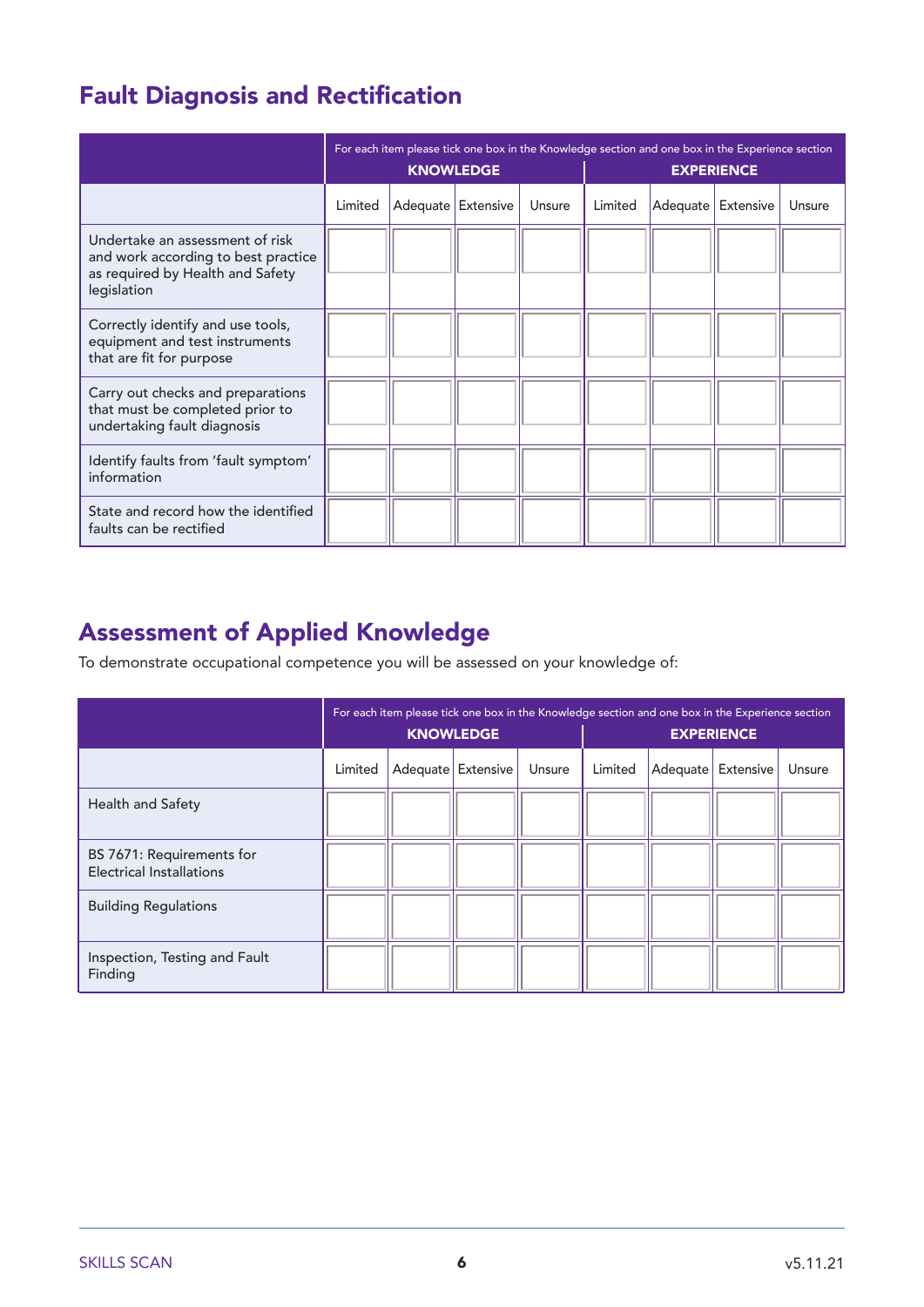# Qualifications You Already Hold

A pre-requisite to registering on the EWA is having knowledge and understanding that is comparable to the Level 3 Electrotechnical Qualification. Where learners do not hold Level 2 or Level 3 technical certificates, their knowledge and understanding will be probed through the Skills Scan.

The following is a list of accepted qualifications from the EAS Qualifications Guide. If you hold any of these qualifications please tick the relevant boxes.

#### NOTES:

- Where one of the listed qualifications covers both practical on-site performance and knowledge and understanding - it is the knowledge and understanding element that needs to have been achieved (e.g. the knowledge and understanding units in the Level 3 NVQ Diploma in Installing Electrotechnical Systems and Equipment (building structures and the environment)).
- You may hold a qualification such as EAL 600/6724/X, EAL 601/4561/4, C&G 2330 L2, C&G 2360 Pt 1 which are Level 2 VRQ pre-cursor qualifications to some of those listed below. These will partially count towards the knowledge and understanding requirements so please note these on the list.

If you hold another equivalent qualification not listed below which you think is relevant to the Knowledge required, please contact TESP for further guidance via www.the-esp.org.uk/contact-us.

| <b>Qualification</b><br><b>Title</b>                                              | <b>Awarding</b><br><b>Organisations</b> | <b>Qualification</b><br><b>Numbers (Ofqual)</b> | <b>Please</b><br>tick |
|-----------------------------------------------------------------------------------|-----------------------------------------|-------------------------------------------------|-----------------------|
| Level 3 NVQ Diploma in Installing Electrotechnical                                | City & Guilds 2357-13/91                | 501/2232/0                                      |                       |
| systems and equipment (building structures and<br>the environment)                | EAL                                     | 501/1605/8                                      |                       |
| NVQ Level 3 Electrotechnical Services (Installation,                              | City & Guilds 2356                      | 100/2854/7                                      |                       |
| <b>Buildings and Structures)</b>                                                  | <b>SOA</b>                              | G7NY23                                          |                       |
| Level 3 NVQ/Diploma in Electrotechnical Services                                  | EAL                                     | 500/3526/5                                      |                       |
|                                                                                   | EAL                                     | 100/4720/7                                      |                       |
|                                                                                   | SQA                                     | 100/3104/2                                      |                       |
| Level 3 Advanced Technical Diploma in Electrical<br>Installation (450)            | City & Guilds 8202-30                   | 601/7307/5                                      |                       |
| Level 3 Advanced Diploma in Electrical Installation                               | EAL                                     | 601/4563/8                                      |                       |
| Level 3 Diploma in Electrical Installation (Buildings<br>and Structures)          | City & Guilds 2365-03                   | 600/5499/2                                      |                       |
| Level 3 Diploma in Electrical Installation                                        | EAL                                     | 600/9331/6                                      |                       |
| Level 3 IVQ Advanced Diploma in Electrical<br>Installation                        | City & Guilds 6161-27                   | 500/6029/6                                      |                       |
| Level 3 SVQ Electrical Installation                                               | <b>SQA</b>                              |                                                 |                       |
| Advanced Diploma in Engineering and Technology                                    | EAL                                     |                                                 |                       |
| Level 3 Award/Certificate in Building Services<br><b>Engineering (Electrical)</b> | <b>ABC Awards</b>                       | 500/3925/8                                      |                       |
|                                                                                   | <b>ABC Awards</b>                       | 500/5528/8                                      |                       |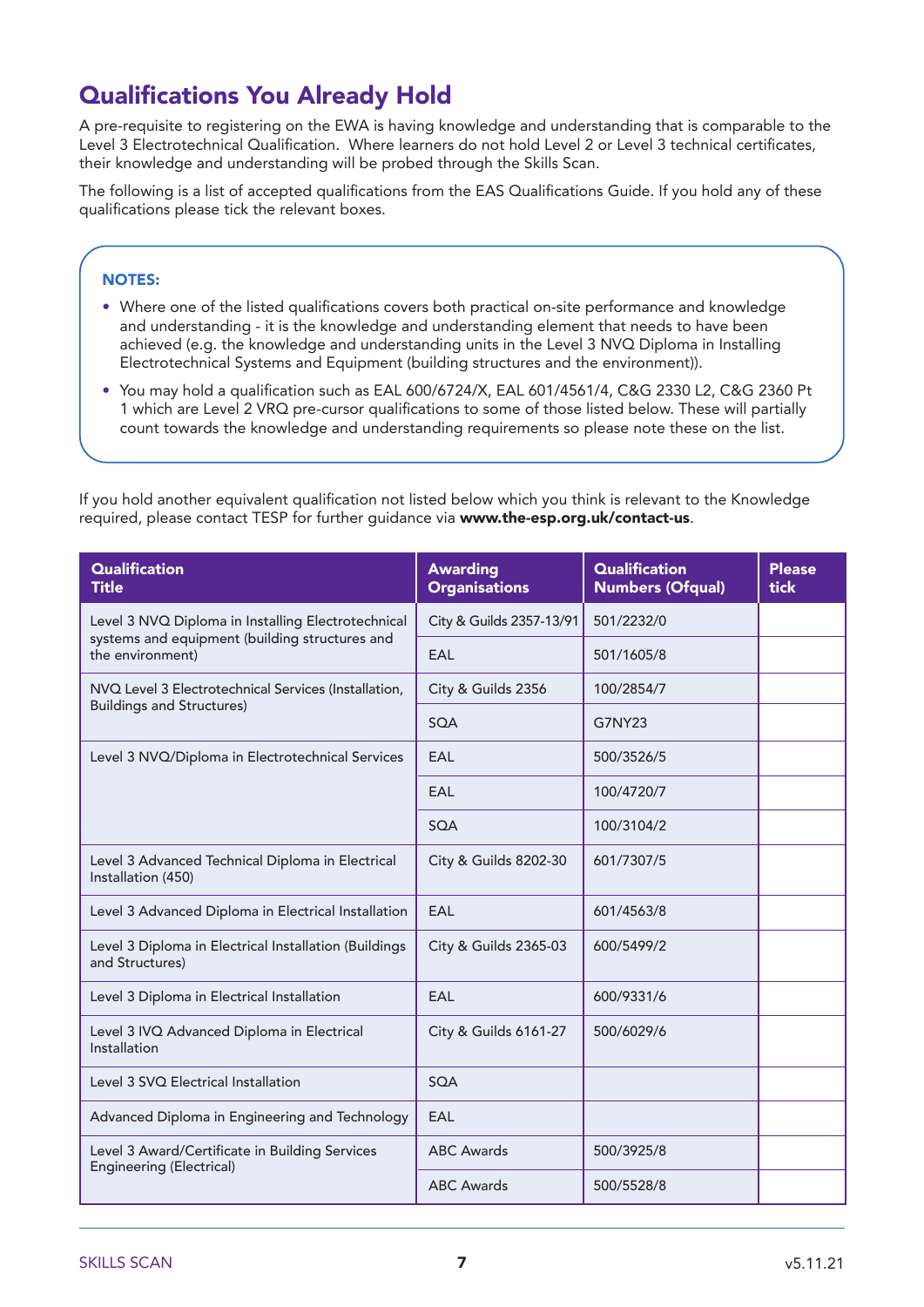| <b>Qualification</b><br><b>Title</b>                                                         |  | <b>Awarding</b><br><b>Organisations</b>      | <b>Qualification</b><br><b>Numbers (Ofqual)</b> | <b>Please</b><br>tick |
|----------------------------------------------------------------------------------------------|--|----------------------------------------------|-------------------------------------------------|-----------------------|
| Electrical Installation Course Work (A and B<br>Certificates)                                |  | City & Guilds                                | N/A                                             |                       |
| Level 3 Certificate in Electrical Installation<br><b>Work C Course</b>                       |  | City & Guilds                                | 100/1291/6                                      |                       |
| Certificate in Electrical and Electronic Craft Studies                                       |  | City & Guilds 236<br>Part 1 and Part 2       | See additional note                             |                       |
|                                                                                              |  | City & Guilds 2360<br>Part 1 and Part 2      | See additional note                             |                       |
|                                                                                              |  | City & Guilds 2367<br>and 2368               | N/A                                             |                       |
|                                                                                              |  | City & Guilds 51A and<br>51B (A and B Certs) | N/A                                             |                       |
| Level 3 Certificate in Electrical Installation Theory<br>and Practice Part 2                 |  | City & Guilds 2360-08                        | 100/1290/4                                      |                       |
| NVQ Level 3 Electrical Installation Engineering                                              |  | City & Guilds 2350                           | N/A                                             |                       |
| Level 3 Certificate in Knowledge of Electrical                                               |  | City & Guilds 2351-01                        | 100/1292/8                                      |                       |
| Installation Engineering                                                                     |  | City & Guilds 2351-03                        | N/A                                             |                       |
| NVQ Level 3 in Installation and Commissioning<br><b>Electrotechnical Systems</b>             |  | City & Guilds 2355                           | Q1052155                                        |                       |
| Level 3 Certificate in Electrotechnical Technology<br>Installation (Building and Structures) |  | City & Guilds 2330-07                        | 100/3602/7                                      |                       |
| Full Technological Certificate in Telecommunications                                         |  | City & Guilds 270/271                        | N/A                                             |                       |
| <b>SCOTVEC Modules in Electrical Installation</b><br>$(1985 - 1995)$                         |  | <b>SCOTVEC</b>                               |                                                 |                       |
| Scottish Joint Industry Board Electrical Contracting<br>Industry Craftsman Certificate       |  | <b>SJIB</b>                                  |                                                 |                       |
| Level 2 Qualifications (if applicable)                                                       |  |                                              |                                                 |                       |
|                                                                                              |  |                                              |                                                 |                       |
|                                                                                              |  |                                              |                                                 |                       |
|                                                                                              |  |                                              |                                                 |                       |
|                                                                                              |  |                                              |                                                 |                       |
| <b>Other Relevant Qualifications</b>                                                         |  |                                              |                                                 |                       |
|                                                                                              |  |                                              |                                                 |                       |
|                                                                                              |  |                                              |                                                 |                       |
|                                                                                              |  |                                              |                                                 |                       |
|                                                                                              |  |                                              |                                                 |                       |